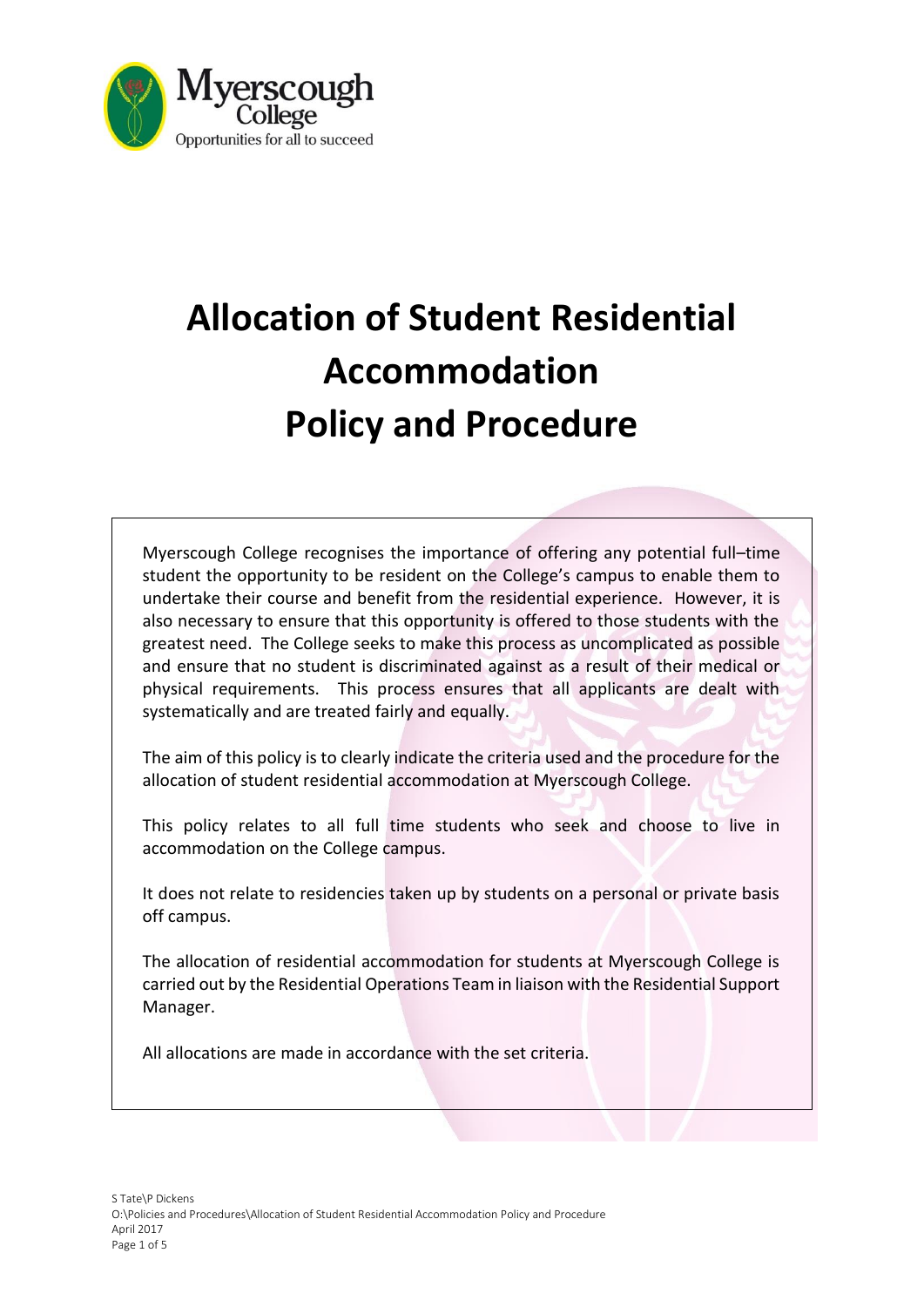## **Procedure**

## **1. Stage 1: Application**

*This stage is managed by the Recruitment and Admissions Team.*

- 1.1 The applicant selects their chosen course of study and submits an application in accordance with the Student Admissions Policy and Procedure.
- 1.2 The applicant is provided with access to detailed information in relation to Accommodation and Residential Services via the online portal from the application stage. Paper copies and large print are available on request. Introductory information is available on the College website and paper copies are also available on request.
- 1.3 The applicant is offered a place on their chosen course and is provided with log-in details for Mypage.
- 1.4 The student and their parent/guardian (if the student is under 18) should complete consent and indemnity information, together with emergency contact details, important medical information and agree to the terms and conditions through the Details tab on the student's Mypage.
- 1.5 The student and their parent/guardian (if the student is under 18) should then select their choice of room through the Room tab. The student must agree to the terms and conditions of the residential contract, Myerscough Code and Living in Halls of Residence booklet. The Accommodation Reservation Form should then be downloaded and completed, including details and signature of financial guarantor, and returned to the Residential Operations Team. A room deposit is also required at this stage in order to complete the application.
- 1.6 The Accommodation Reservation Form will then be processed by the Residential Operations Team.

*Where a disclosure has been made on application or during interview, the College Admissions & Support Advisory Panel will discuss each individual case prior to an offer being made.* 

## **2. Stage 2: Allocation of Residential Places**

*This stage is managed by the Residential Operations Team.*

- 2.1 The following room types are available on the Preston College campus:
	- Single catered rooms (under and over 18 years of age)
	- Twin catered rooms (under 18 years of age only)
	- Single en-suite catered rooms (under and over 18 years of age)
	- Twin en-suite catered rooms (over 18 years of age only)
	- Single en-suite self-catering rooms (over 18 years of age only)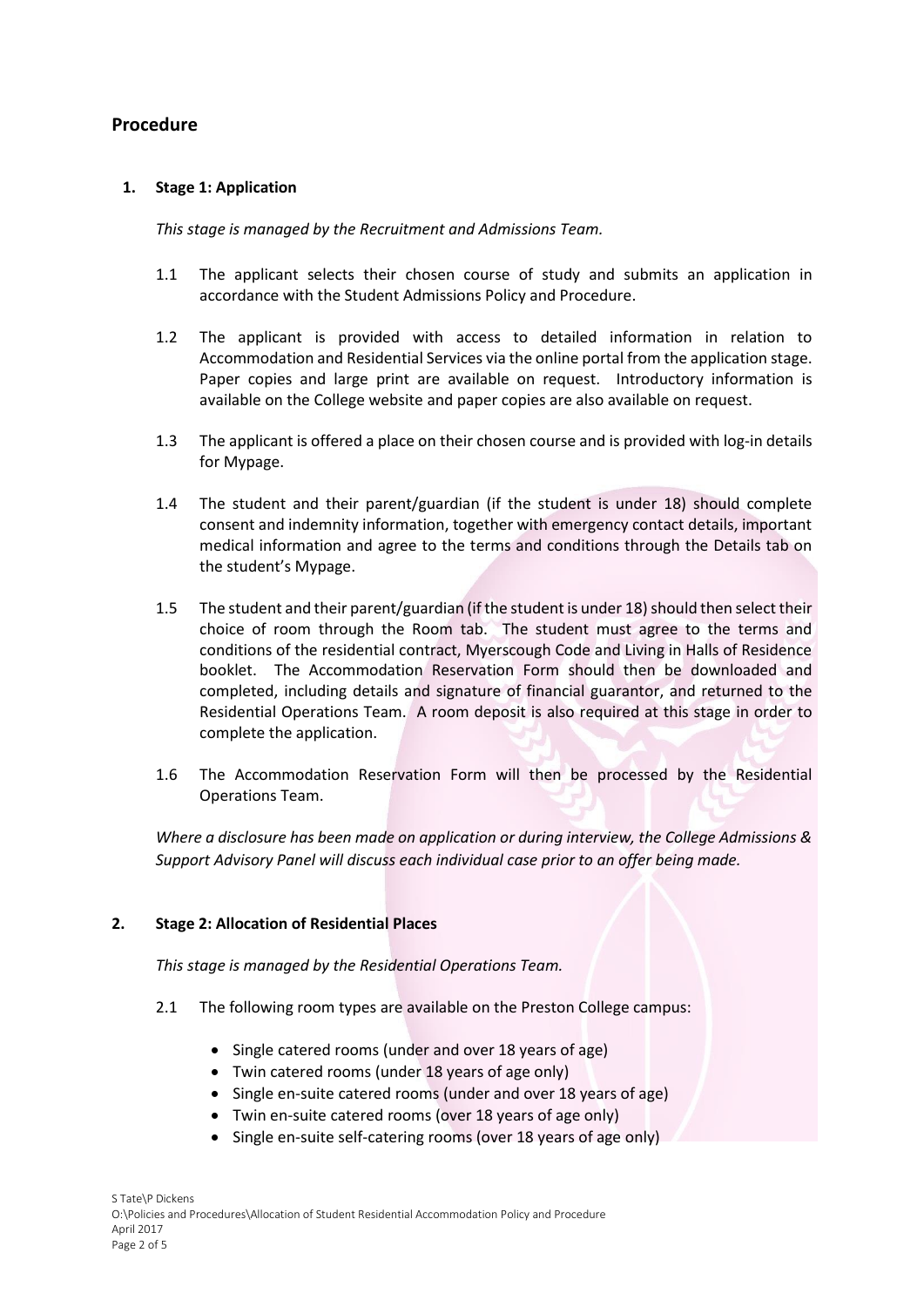All rooms are non-smoking. All rooms, which are not en-suite, have shared bathroom facilities and a shared utility or common room area.

2.2 Myerscough Residential Operations use the following criteria in determining the allocation of residential accommodation:

## **In order of priority:**

- i. Overseas students.
- ii. All students under the age of 18 (at commencement of academic year).
- iii. First year students who are 18 years of age or older (at commencement of academic year).
- iv. Second and third year students who are over 18 years of age (at commencement of academic year).
- v. Criteria such as gender, extra needs and special circumstances are all considered by the Residential Operations Team in arriving at a decision on the allocation of a place in residence.
- vi. Where applicants have previously been in residence or have been a student at Myerscough College, consideration will also be given to the disciplinary record of the applicant.
- vii. Where applicants have debt owing to the College, this will also be taken into account in any decision relating to the offer of a place of residence.
- 2.3 The final decision on the allocation of a residential place is at the discretion of the Residential Operations Manager and the Residential Support Manager.
- 2.4 Appeals against these decisions may be made to the Assistant Principal General & Commercial Services within 10 working days of notification of the decision. The decision of the Assistant Principal General & Commercial Services will be final.

## **3. Stage 3: Notification of the Offer of a Place of Residence**

*This stage of the procedure is managed by the Residential Operations Team.*

- 3.1 The student will receive an email acknowledging receipt of the Accommodation Reservation Form with any incomplete forms or outstanding room deposit being followed up.
- 3.2 The student will then receive an email confirming the offer of a room.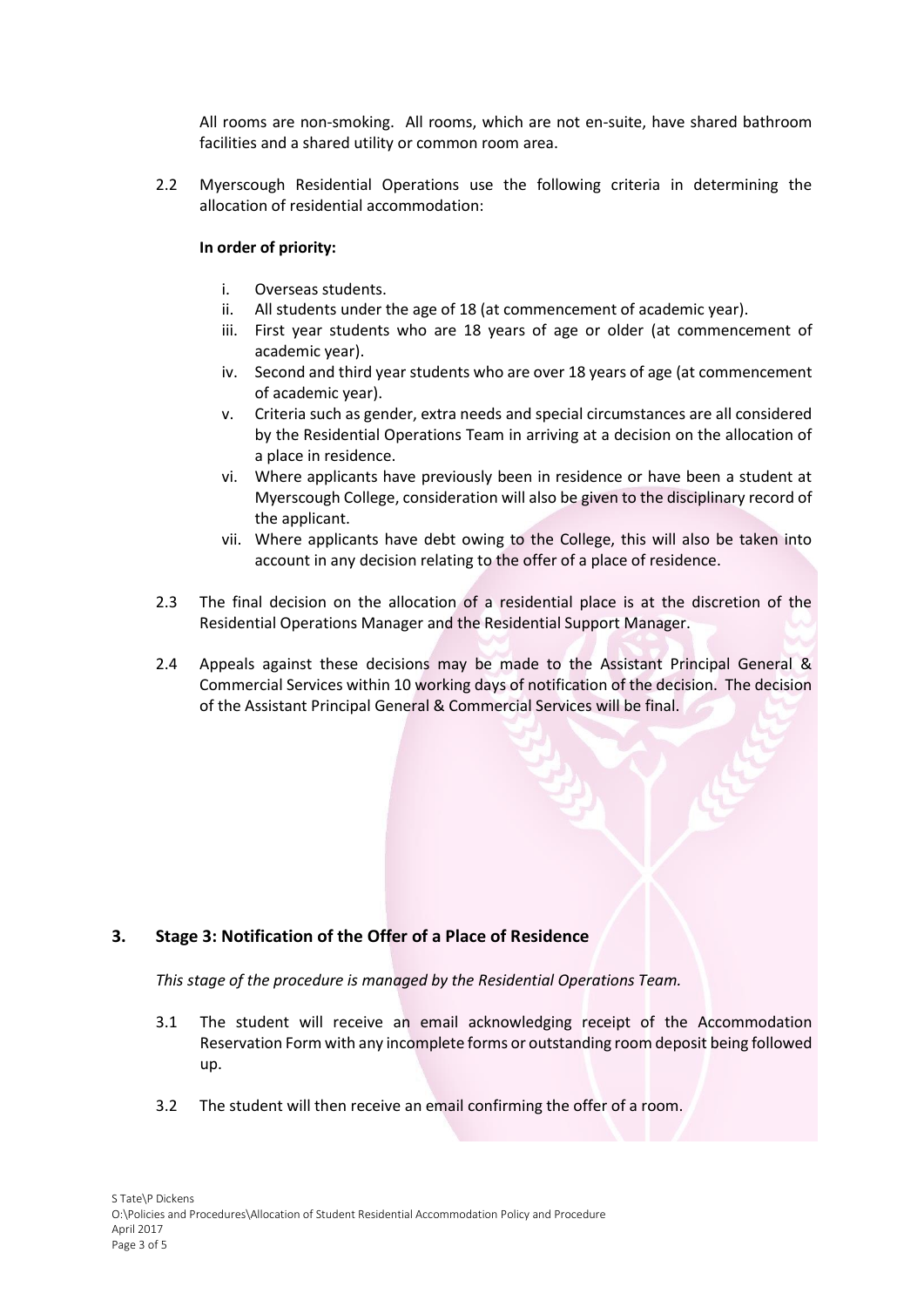- 3.3 The student will receive a further email confirming their room choice along with information relating to medical registration, residential enrolment and payment plans for accommodation fees.
- 3.4 Students are required to notify the Residential Operations Team if they no longer require a room by a specified date. Room deposits will not be refunded after this specified date.

## **4. Stage 4: Arrival at Myerscough College**

*This stage is managed by both the Recruitment and Admissions Team and the Residential Operations Team.* 

- 4.1 First year students will be informed of academic enrolment and joining instructions by the Recruitment and Admissions Team.
- 4.2 Second and third year students will be informed of academic enrolment instructions by the Enrolment Team.
- 4.3 Upon arrival, residential students will be issued with a room key, subject to completion of relevant documents and payment arrangements.
- 4.4 Residential students will be issued with an inventory checklist and are required to check their room and complete the checklist, returning it to the Residential Operations Team within the first few days of occupancy.

## **Documents Associated with this Policy**

## **Internal Documents:**

- Student Admissions Policy and Procedure
- Procedure for Student Enrolment

## **External Documents:**

- QAA UK Quality Code for Higher Education Chapter B4: Enabling student development and achievement (from January 2014)
- QAA UK Quality Code for Higher Education Chapter B9: Complaints and appeals
- QAA UK Quality Code for Higher Education Part C: Inform